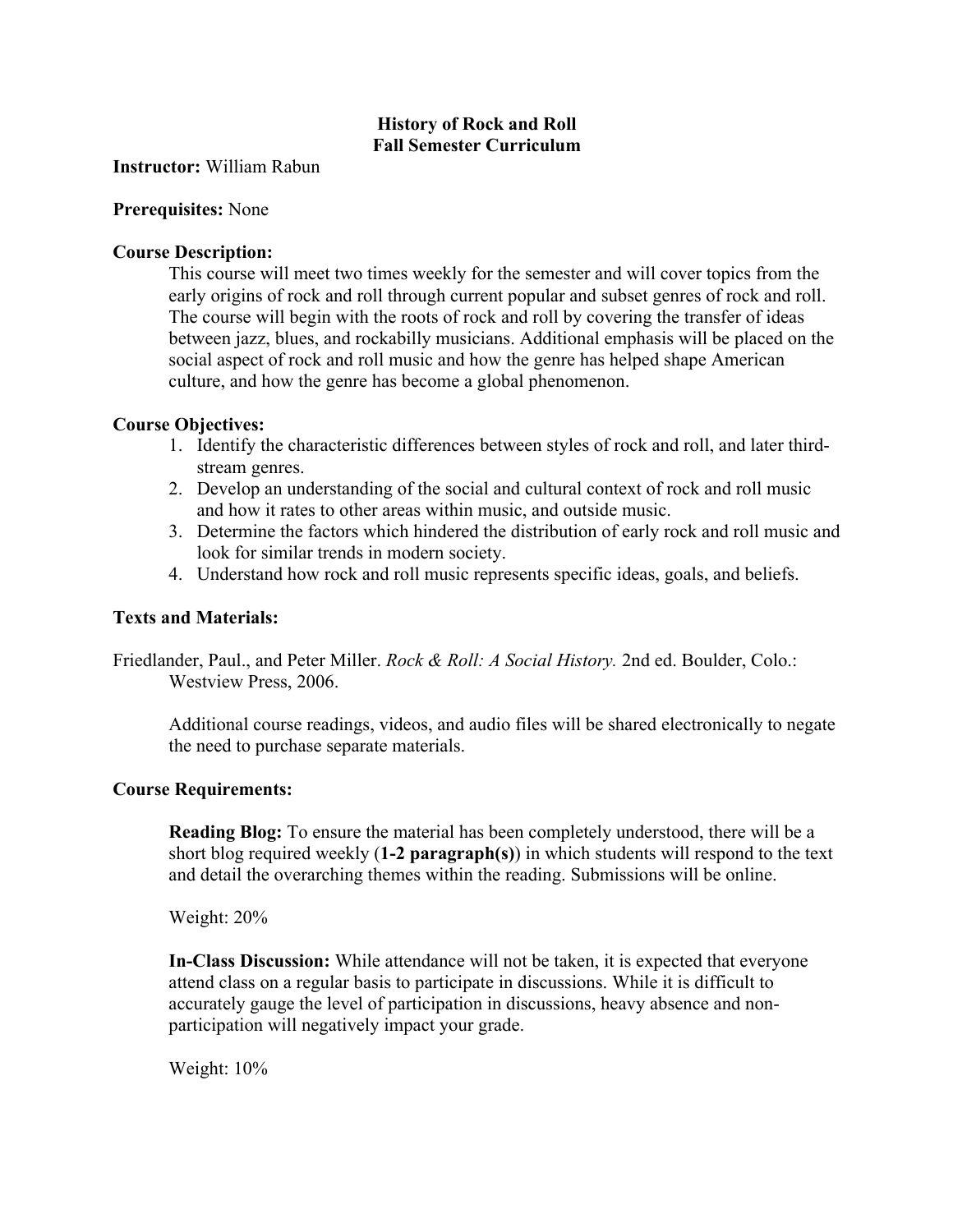**Quizzes:** There will be a short 20 question quiz at the end of each unit. Students will be expected to answer general questions about the defining characteristics of particular styles of rock and roll and be able to identify major contributors to the development of the genre. Quizzes will be multiple choice.

Weight: 5% for each quiz for a cumulative weight of 20%

**Exam:** There will be one cumulative final exam at the end of the semester. A combination of multiple choice, and essay format questions will be used to gauge understanding. There will be an option to write an additional essay for additional points if you happen to score poorly on an exam, or if your overall course grade is low toward the end of the semester.

Weight: 20%

**Final Reflection Paper:** The final paper should discuss the general evolution of rock and roll music, and how it has effected change within the United States. Personal observations of specific works, and how the music changed your perspective are encouraged. This paper should follow these general guidelines: (DUE DEC 17)

Font: 12 pt. Times New Roman Paper: Double spaced Length: 4-5 pages (points will be deducted for papers that are not close to this range) Citation style: Chicago (for help with this see my office hours, or visit the campus writing lab)

Follow the rubric for more specific information on grading of this assignment.

Weight: 30%

**Grading:** Grading will be calculated using the percentage points in the following areas:

| Reading Blog                  | 20\% |
|-------------------------------|------|
| In-class Discussion           | 10%  |
| Quizzes                       | 20%  |
| Exam                          | 20%  |
| <b>Final Reflection Paper</b> | 30%  |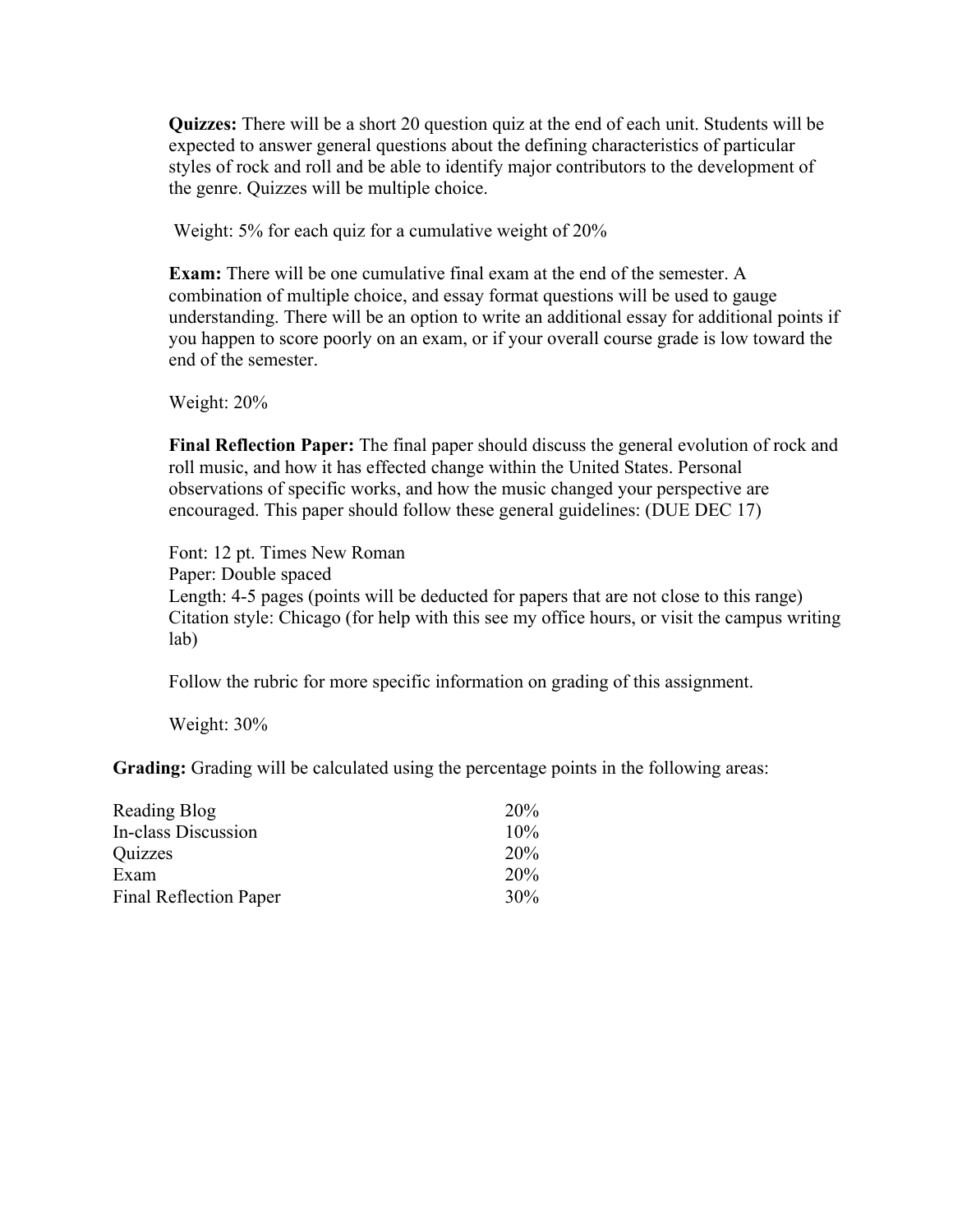#### **Grading Scale:**

| A             | 93-100       |
|---------------|--------------|
| $A-$          | 90-92        |
| $B+$          | 87-89        |
| B             | 82-86        |
| $B-$          | 80-82        |
| $C+$          | 77-79        |
| $\mathcal{C}$ | $73 - 76$    |
| $C-$          | 70-72        |
| $D+$          | 67-69        |
| D             | 63-66        |
| $D-$          | 60-62        |
| F             | 59 and below |

**\*Grades Falling below 63 percent represent a failing grade for most degree programs- see your specific course catalog for clarification\***

**Course Calendar by Day:** 

**Date**

**-UNIT 1**

#### **Week One**

**(AUG 27)** Course overview; Learning music, and social context through the lens of rock and roll music. The early origins of rock and roll music. **Assigned reading**: Chapters 1, and 2 of *Rock and Roll: A Social History* 

**BLOG 1:** Briefly introduce yourself and describe why you decided to take this class. (DUE AUG 31)

#### **Week Two**

**(SEPT 1)** Classic rock, and the first generation of rock music. **Assigned Reading**: Chapter 3 of *Rock and Roll: A Social History*

**(SEPT 3)** The second generation of class rock music. **Assigned Reading**: Chapter 4 of *Rock and Roll: A Social History*

**BLOG 2:** List some differences in the style of music between the first and second generation rockers. (DUE SEPT 7)

#### **Week Three**

**(SEPT 8)** Doo-Wop, and the street music of New York and other urban centers **Assigned Reading:** Chapter 5 of *Rock and Roll: A Social History*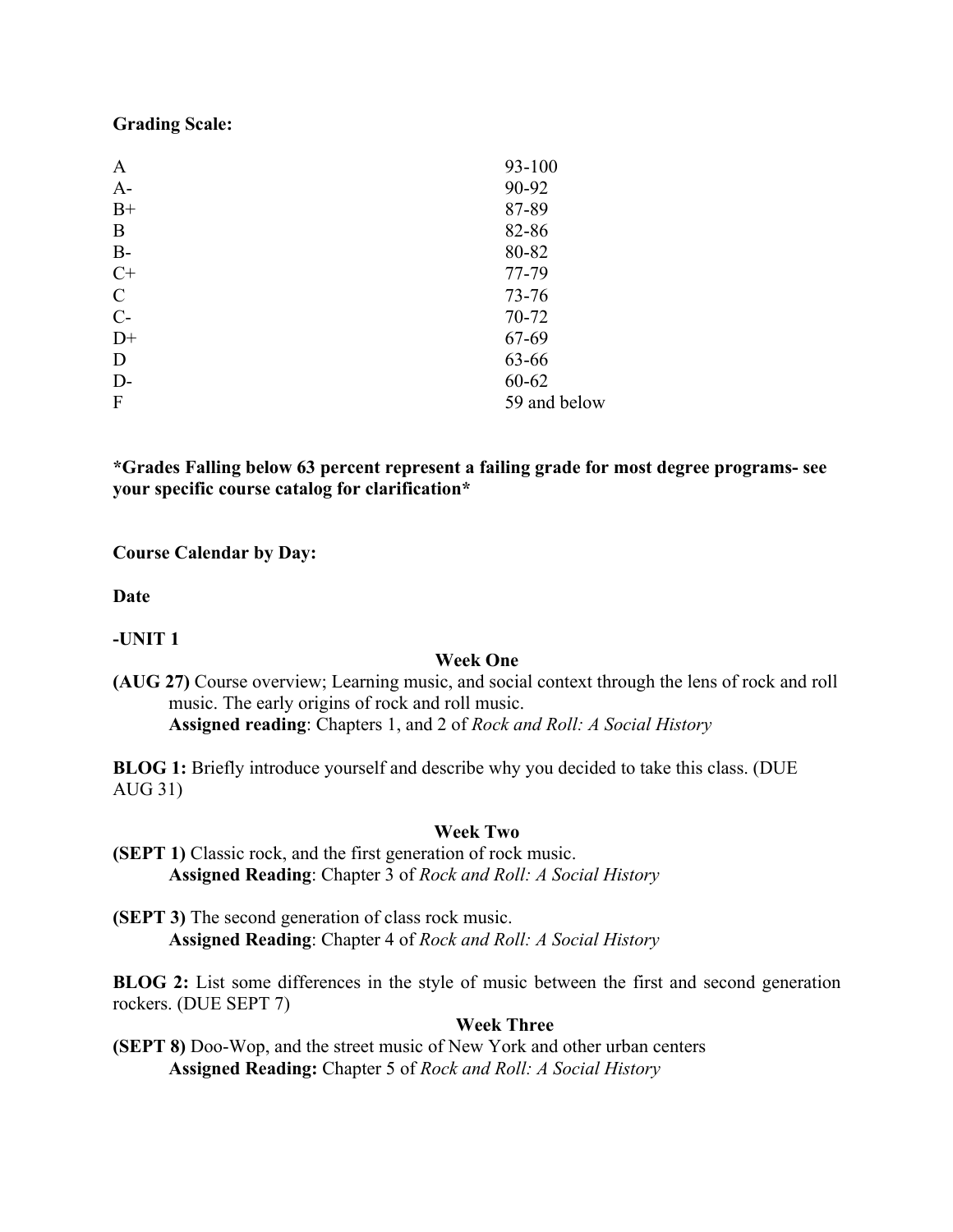# **(SEPT 10) QUIZ 1**

**Study topics:** 

- **Authenticity**
- **Music Embedded in Culture**
- **Themes that Transcend the Eras**
- **Objectivity and Bias**
- **Black Musical Roots, and Country and Folk Music**
- **First and Second-Generation Rockers**
- **Doo-Wop**

**BLOG 3:** No blog because of quiz.

# **-UNIT 2**

#### **Week Four**

**(SEPT 15)** The rock music of the early 1960s. **Assigned Reading:** Chapter 6 of *Rock and Roll: A Social History*

**(SEPT 17)** The British invasion: The Beatles **Assigned Reading:** Chapter 7 of *Rock and Roll: A Social History*

**BLOG 4:** Describe the change The Beatles made on rock music, and how they were received in America. (DUE SEPT 21)

# **Week Five**

- **(SEPT 22)** The British invasion continued: The Rolling Stones **Assigned Reading:** Chapter 8 of *Rock and Roll: A Social History*
- **(SEPT 24)** Wrapping up the British invasion: The Who **Assigned Reading:** Chapter 9 of *Rock and Roll: A Social History*

**BLOG 5:** Describe the difference of reception between The Beatles and The Rolling Stones. (DUE SEPT 28)

**UNIT 3-**

#### **Week Six**

# **(SEPT 29) QUIZ 2**

**Study Topics:**

- **Record companies and producers**
- **Bands of the British invasion**
- **Yoko Ono**
- **Electronic music**
- **Lead Singers**
- **(OCT 1)** Folk singers: Bob Dylan **Assigned Reading:** Chapter 10 of *Rock and Roll: A Social History*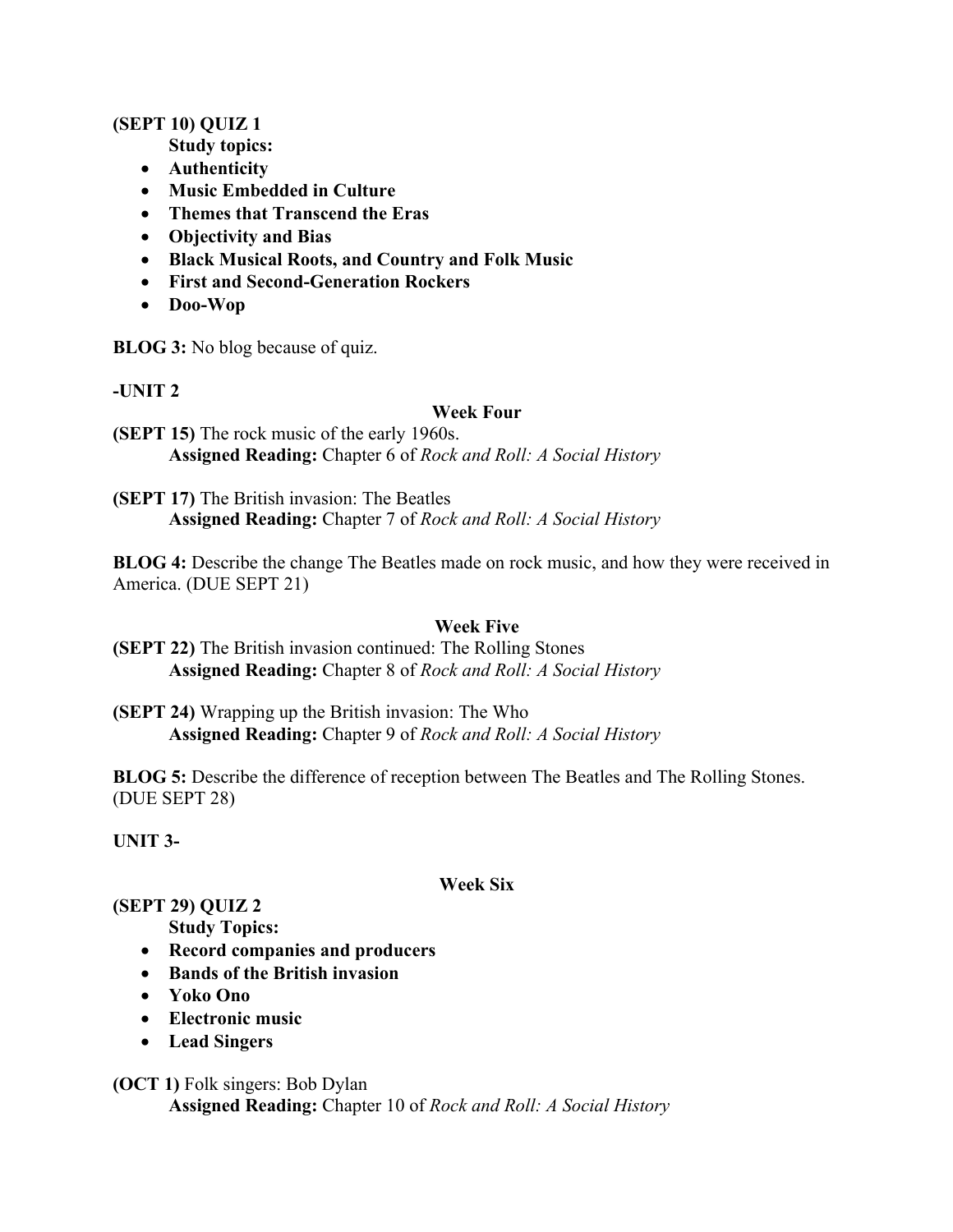**BLOG 6:** No blog because of quiz.

# **Week Seven**

**(OCT 6)** Folk Rock: The music of The Eagles, and Crosby, Stills, Nash, and Young **Assigned Reading:** Chapter 11 of *Rock and Roll: A Social History*

**(OCT 8)** Soul Music: The music of Aretha Franklin, James Brown, and Otis Redding **Assigned Reading:** Chapter 12 of *Rock and Roll: A Social History*

**BLOG 7:** Describe **ONE** difference, and **ONE** similarity in style between soul music and folk rock. (DUE OCT 12)

# **Week Eight**

**(OCT 13)** Motown Music: Rhythm and Blues in Detroit **Assigned Reading:** Chapter 13 of *Rock and Roll: A Social History*

# **(OCT 15) QUIZ 3**

**Study Topics:**

- **Protest Songs**
- **Pop Music**
- **Black Popular Music of the Sixties**
- **Blind Musicians**

**BLOG 8:** No blog because of quiz.

# **UNIT 4-**

#### **Week Nine**

- **(OCT 20)** Drugs and the San Francisco style of Rock **Assigned Reading:** Chapter 14 of *Rock and Roll: A Social History*
- **(OCT 22)** Jimi Hendrix, Eric Clapton and other virtuoso rock guitarists **Assigned Reading:** Chapter 15 of *Rock and Roll: A Social History*

**BLOG 9:** Describe the playing characteristics of **EITHER** Hendrix, or Clapton. (DUE OCT 26)

# **Week Ten**

- **(OCT 27)** Hair Bands of the 1970s **Assigned Reading:** Chapter 16 of *Rock and Roll: A Social History*
- **(OCT 29)** Emergence of Punk Rock **Assigned Reading:** Chapter 17 of *Rock and Roll: A Social History*

**BLOG 10:** What social stimulus pushed for the creation of Punk Rock? (DUE NOV 2)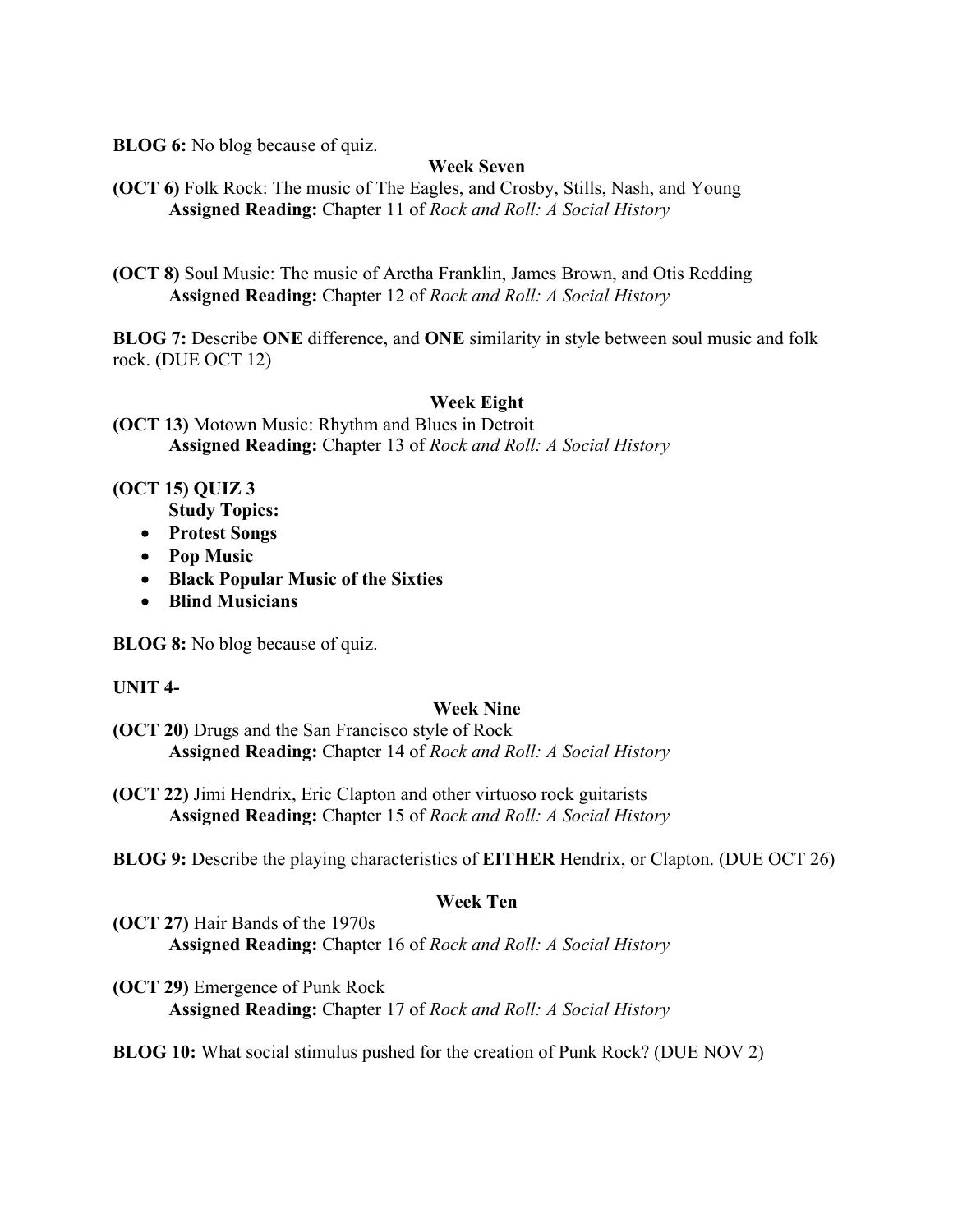# **Week Eleven**

**(NOV 3)** Music of the 1980s and the beginning of MTV **Assigned Reading:** Chapter 18 of *Rock and Roll: A Social History*

**(NOV 5)** Alternative rock, and the uprising of rap music **Assigned Reading:** Chapter 19 of *Rock and Roll: A Social History*

**BLOG 11:** Briefly describe the characteristics of rap music. (DUE NOV 9)

# **Week Twelve**

**(NOV 10)** Heavy metal, and other less-popular forms of rock **Assigned Reading:** Chapter 20 of *Rock and Roll: A Social History*

**(NOV 12)** 21st-Century Rock music

**BLOG 12:** Describe your favorite band, **OR** style of music and tell why you enjoy it. (DUE NOV 16)

#### **Week Thirteen**

**(NOV 17)** Blending of Musical Genres- The Latinx community, and their influence on 21st-Century popular rock music.

**(NOV 19)** YouTube, and Spotify and finding the next generation of folk music. **Assigned Reading:** Search on a social media platform to find lesser-known artists. Try using Keywords such as Cover, Busker, Street Musician, and Live to see what you can find.

**BLOG 13:** Attach a YouTube, or Spotify (or other social media) link and describe what type of rock music is being played. You should look for covers, or live performances. (DUE DEC 1)

# **Week Fourteen**

#### **\*Fall Break\***

**BLOG 14:** Fall break- no blog.

# **Week Fifteen**

**(DEC 1)** Music of conflict: The change in focus of military music ensembles following the Vietnam War, and the use of rock for building morale during the conflicts in the Middle East surrounding the 9-11-2001 terrorist attacks.

#### **(DEC 3) QUIZ 4**

- **Study Topics:**
- **Grunge Rock**
- **Hair Bands**
- **Protest songs surrounding Vietnam**
- **Busking, and street performance**